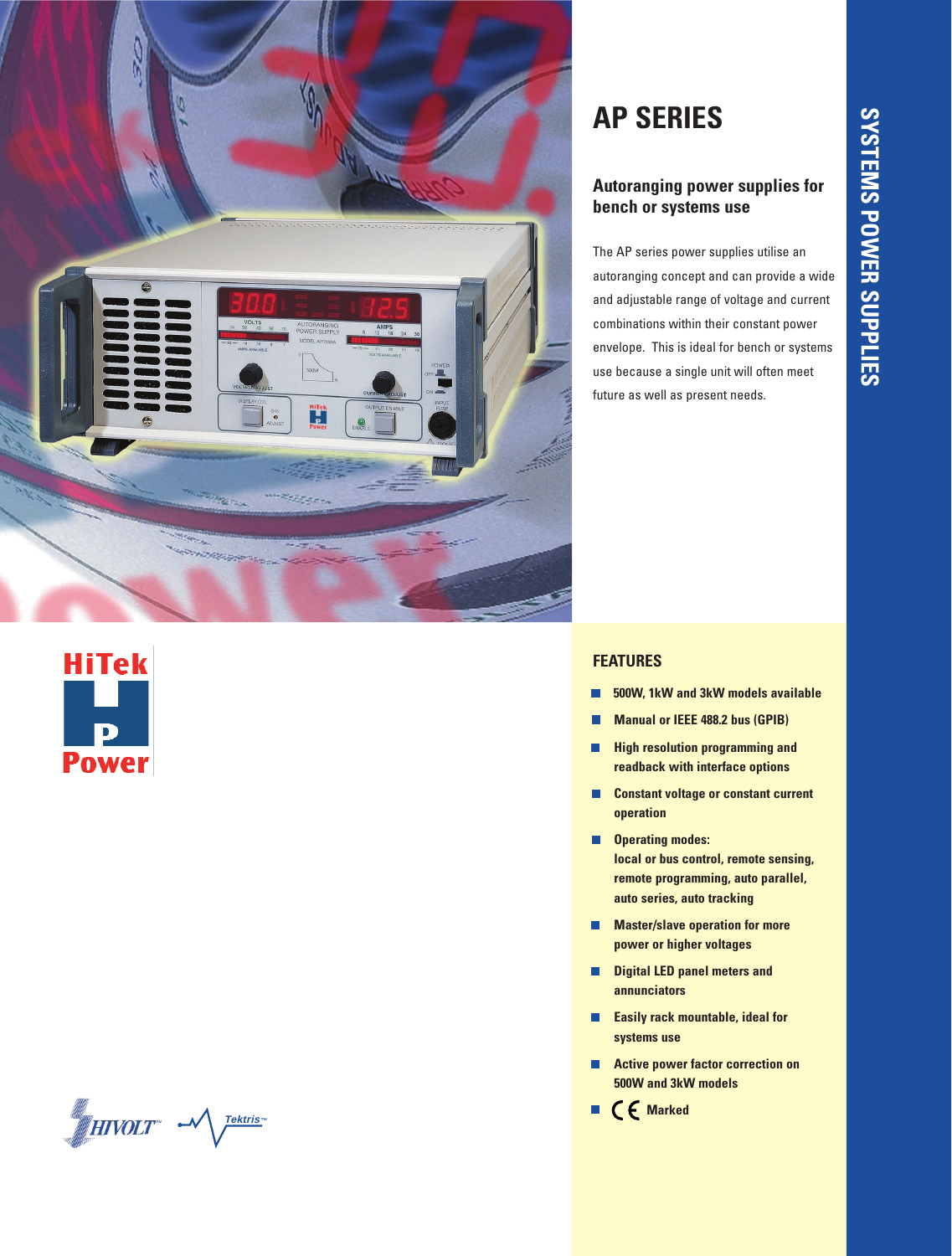# **AUTORANGING - the single unit solution to a variety of power needs**

**The AP series power supplies utilise an autoranging concept and can provide a wide and adjustable range of voltage and current combinations within their constant power envelope. This is ideal for bench or systems use because a single unit will often meet your future as well as present needs.**



#### **Compact and efficient**

Because they utilise an efficient switchmode topolgy AP series units are compact and relatively lightweight for their considerable power outputs. They are suitable for stand-alone bench use or for integrating into systems.

#### **Powerful outputs**

The voltage and current capability of the units is shown graphically in the SPECIFICATION section and can be determined when in use from two front panel bar graphs which show volts with available current, and current with available volts.

Output can be constant voltage or constant current and the mode in use is shown by LED status indicators (flags) on the front panel. Twin digital LED panel meters are provided to monitor both voltage and current. Output is adjustable from near zero to maximum volts and from near zero to maximum current by 10-turn front panel controls. Alternatively, the output can be controlled from the rear panel using a variable voltage or resistance, or can be remotely programmed by a computer on the GPIB if option /H is fitted.

An OUTPUT ENABLE button is provided on the front panel. When not pressed in, the panel meters and bargraphs display the prospective output settings. This is done without having to open circuit the load to set the voltage, or short circuit the output to set the

current. When the OUTPUT ENABLE button is pressed in, the meters and bargraphs display the actual voltage and current being delivered to the load.

#### **Protected**

CV/CI power supplies are inherently safe as both output voltage and current will be automatically limited to the preset values. However, to enable the user to protect the load from an inadvertent application of an excessive voltage, the units incorporate an overvoltage limit (OVL) which causes the supply to down program when the preset level is exceeded. It can be adjusted by rotating the 'adjust OVL' control through the front panel. The OVL level can be monitored on the voltmeter by depressing the 'display OVL; button. When the OUTPUT ENABLE button is not pressed in, the trip level can be accurately set without activating shutdown or disconnecting the load. A tripped OVL can be reset manually or via a GPIB shutdown/enable command. When used with option/H the OVL may be set remotely overriding the local setting. If the power supply overheats, due to restricted airflow for example, the output shuts down automatically and the overtemperature flag 'OT' in the status window lights up. When the unit has cooled sufficiently, the output returns and the flag turns off. Both 'OVL' and 'OT' conditions can be reset using the OUTPUT ENABLE switch.

Protection is also provided against severe reductions in AC power line input (brownout) which could cause overheating or unreliable operation. The output will shut down until the AC power line returns within operating tolerances. An undervoltage condition can be recognised by 'UNREG' and 'ENABLED' lamps being illuminated, together with near zero readings on the panel meters. Should the terminal cover

be removed whilst the unit is operating a microswitch inhibits the output circuitry and the panel meters indicate zero.

#### **Remote sensing**

When supplying a load which is some distance from the output, the remote sensing terminals should be used to maintain regulation at the load rather than at the unit's output terminals. Up to 0.5 volts drop per load lead can be allowed for without degrading the specified CV performance.

#### **Multiple unit operation**

Up to four units can be connected for auto-parallel (master/slave) operation to increase total output current. Control can be maintained from one master unit whether the units are used under local or GPIB control (option /H needed for GPIB). Several units can be connected for auto-series (master/slave) operation, the floating voltage limitation being 120V DC maximum between output and ground. Positive or negative tracking outputs can be achieved by grounding the centre of the series combination, or at any unit in the chain if an unbalanced positive and negative supply is required. Neither rail should exceed 120V DC with respect to the ground.

#### **Current monitoring**

A current monitor output signal of 0 to 5 volts for zero to full current is provided. This is useful for the remote display of output current. It also provides the capability for auto parallelling power supplies should this be a requirement.

#### **GPIB interfacing**

A GPIB interface card is available as a factory fitted option (/H). When fitted this allows high resolution (up to 1:4000) control and readback of output. The option also activates LEDs which indicate if the power supply is 'talking' or 'listening' or whether a 'service request' signal has been sent.

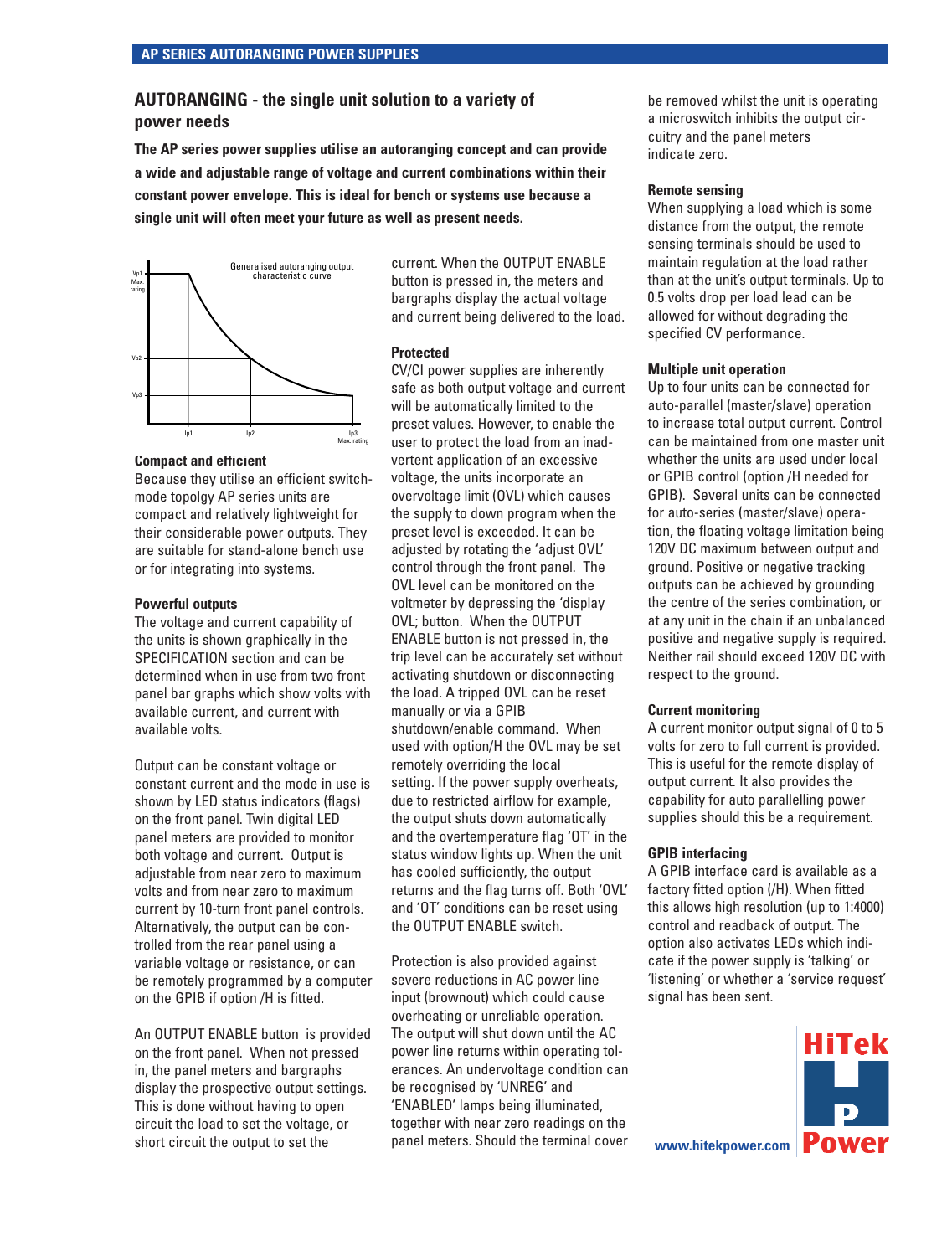#### **FEATURES**

- **Compact, efficient switch-mode power supplies** г
- $\blacksquare$ **For bench or systems use**
- **500W, 1kW and 3kW models available** г
- **Autoranging, continuously variable stabilised DC output in a wide variety of voltage/current combinations**
- **Operating modes:**
	- **constant voltage or constant current**
	- **auto-parallel**
	- **auto-series**
	- **auto-tracking**
	- **remote sensing**
	- **remote programming (by resistance or voltage)**
	- **via GPIB (option /H must be fitted to chosen AP unit)**
- п **Ten-turn voltage and current controls for precise settings**
- **Twin digital LED display panels. Display voltage and current**   $\blacksquare$ **simultaneously. Display overvoltage setting. Bar graph indication or voltage/current capacity. Status indicators and warning flags for CV/CI mode, OVL, OT and UNREG conditions**
- **Front panel adjustable overvoltage limit (remotely prgrammable if /H fitted)**
- **Front panel output ENABLE switch**  $\blacksquare$
- $\blacksquare$ **Current monitoring output**
- **Simple rack mounting system (optional)** П
- **Option /H will allow an AP unit to be controlled by a**   $\blacksquare$ **computer on the GPIB**
	- **Programmable functions (listen) with resolution up to 1:4000:**
	- **Set voltage**
	- **Set current**
	- **Set OVL (overrides manual setting)**
	- **Enable/shutdown**
	- **Inhibit manual OVL**
	- **Control SRQ**
	- **Changing mode (bus/local)**
	- **Readback functions (talk) with resolution up to 1:4000:**
	- **Actual voltage at load**
	- **Actual current at load**
	- **Present status (CV or CI, OVL, OT, UNREG, SRQ)**





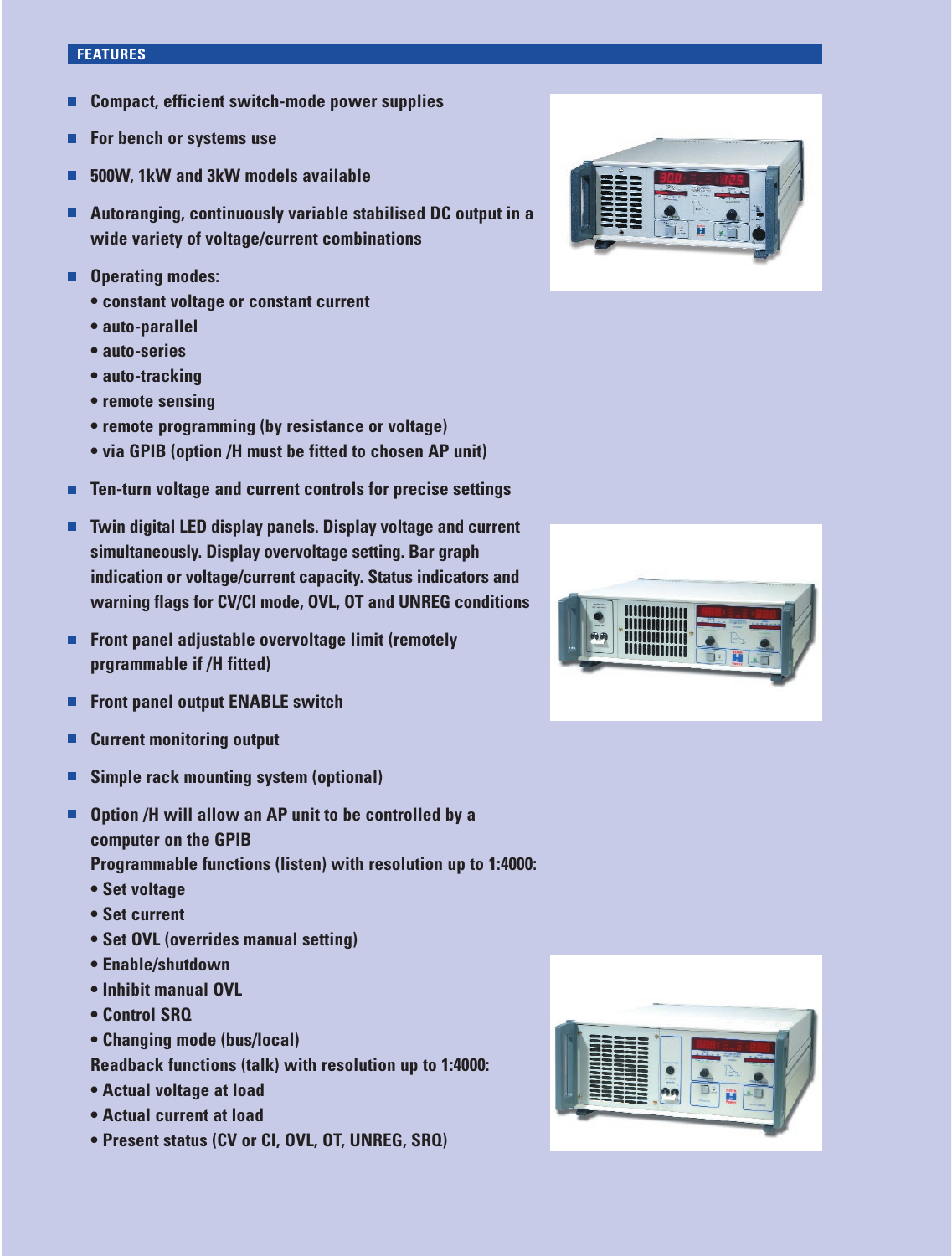#### **COMMON SPECIFICATION**

See following pages for performance parameters of 500W, 1kW and 3kW units.

#### **OUTPUT CONTROL**

- 1. Front panel 10-turn potentiometers
- 2. Remote programming by resistance
- 3. Remote programming by voltage
- 4. GPIB control (option /H fitted in chosen AP unit)

# **RESOLUTION OF FRONT PANEL CONTROLS**

0.07% of maximum output voltage, typical 0.07% of maximum output current, typical

# **STABILITY**

Typical drift in output over 8 hours assuming constant line, load and ambient temperature after 30 minutes warm up:

+/-0.03% of output +/-5mV (CV) +/-0.03% of output +/-5mA (CI)

#### **OVERVOLTAGE LIMIT (OVL)**

Multi turn potentiometer adjustable through front panel. Trip level adjustable from approximately 2 volts to 2 volts above rated output voltage. Accuracy of trip setting  $+/-(1\% + 1.5V)$ 

#### **CURRENT MONITOR**

OV to 5V amplified current monitor output for zero to full output current. Accuracy 1% + 10mV. Output impedance 5kΩ nominal.

#### **REMOTE PROGRAMMING**

Referenced to negative sense by voltage: 0 to 5V provides zero to full output voltage or current. Accuracy 0.1% output +0.1% f.s. (CV). 1% output +1% f.s. (CI) By resistance: 0 to  $4k7\Omega$ provides zero to full output voltage or current. Accuracy 0.2% output +0.1% f.s. (CV). 1.1% output +0.1% f.s. (CI).

#### **REMOTE INHIBIT**

Inhibit signal of +2V to +60V to rear panel terminals shuts down output.

#### **REMOTE SENSING**

Maintains nominal voltage at load by correcting for up to 0.5V in each output lead.

#### **EMC**

Complies with EN61326

#### **SAFETY STANDARDS**

Design to comply with EN61010-1

# **METERING AND STATUS INDICATORS**

Twin 3 digit panel meters with red, high efficiency LEDs of 12.5mm character height. Used to display voltage and current simultaneously. The overvoltage limit setting can also be displayed. For meter accuracy see following pages. Twin bar graphs of 20 segments each give approximate indications of voltage and current availability and provide trend indications. Status flags within the panel meters give LED indication of CV and CI operating modes. A central status window (see illustration) annunciates unregulated condition (UNREG), overtemperature (OT), and overvoltage (OVL). In addition, if option /H is fitted, BUS indicates when the unit is under GPIB control, LSN indicates receiving data from bus, TLK indicates transmitting data on bus, and SRQ indicates that a 'service request' has been initiated.

#### **ENVIRONMENTAL**

Operating temperature range 0 to 40°C Storage temperature range  $-20$  to  $+60^{\circ}$ C Cooling by fan. Draws front exhausts rear. Over temperature trip protection featured.

#### **POWER FACTOR CORRECTION AP500W and 3kW only.**

Reconstructs sinusoidal current waveform. Reduces harmonics and lowers rms input current. For a given load this increases power that may be drawn from AC supply socket without overheating AC supply wiring.

#### **RACK MOUNTING**

Any AP unit can easily be fitted into a standard 19" rack using the optional mounting kit. The rear of the unit must be supported.

CC These power supplies meet the requirements of EC Directives 73/23/EEC (LVD) and 89/336/EEC (EMC)



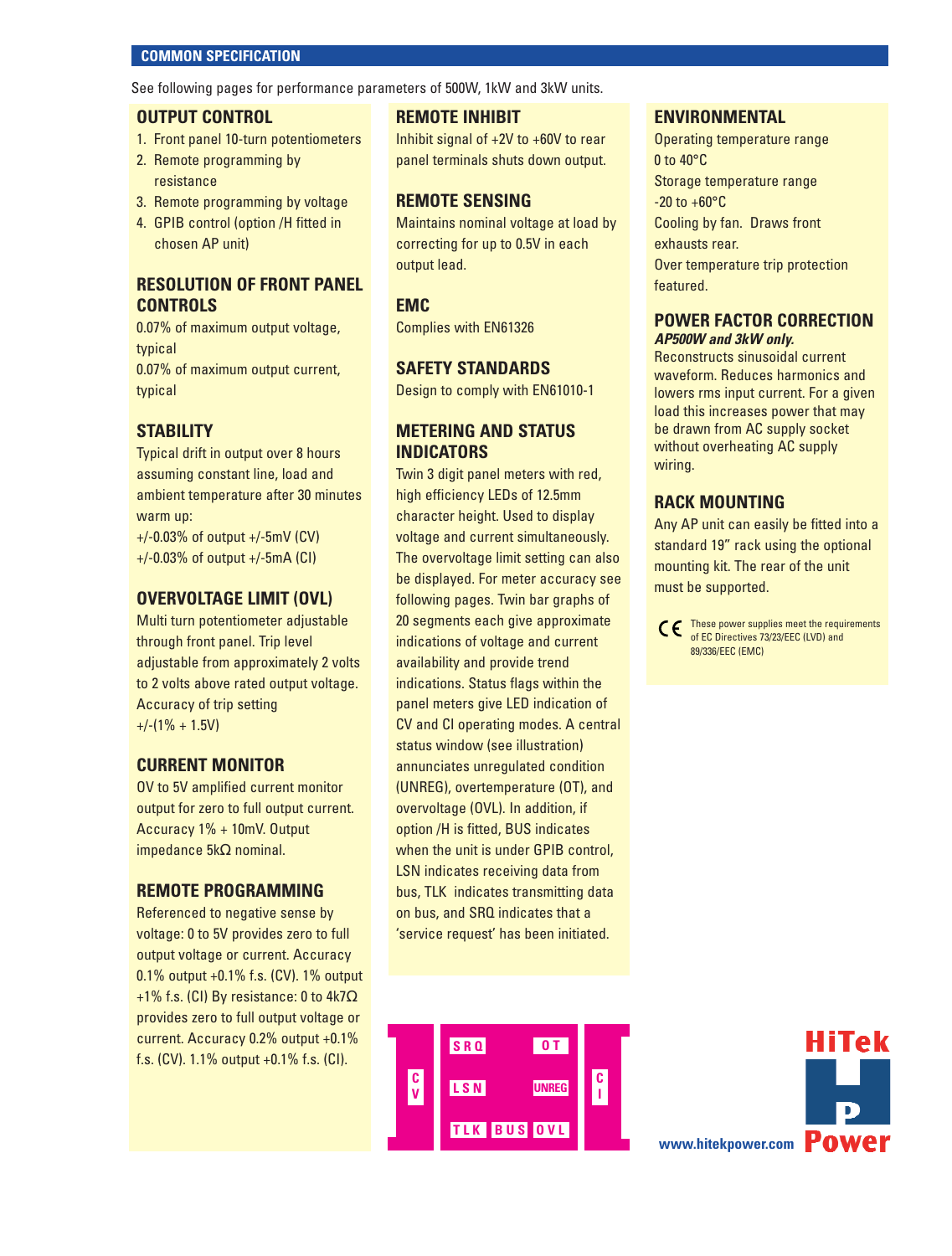#### **AP SERIES AUTORANGING POWER SUPPLIES AUTORANGING POWER SUPPLIES**

These compact autoranging bench or systems power supplies use a switch-mode topology to provide a wide range of adjustable voltage and current combinations within a 500 watt power envelope.

Output may be controlled manually or via the GPIB (with option/H). Constant voltage or constant current is available and operating modes are local or bus, remote sensing, simple remote programming by voltage or resistance, auto parallel, auto series and auto tracking. Parallel/Series connection is possible for systems requiring more power or higher voltages. AP units are simple to rack mount.

# **See also COMMON SPECIFICATION**

# **AC INPUT**

90 to 264V AC. 48-63Hz with power factor correction

# **OUTPUT CONTROL**

- 1. Manual using 10-turn controls
- 2. Voltage or resistance programming
- 3. High resolution GPIB programming (option /H)

# **LINE REGULATION**

For a 115 to 230V change <0.001% +3mV in CV mode <0.001% +5mA in CI mode

#### **LOAD REGULATION**

For a zero to 100% change <0.01% +5mV in CV mode (+40mV model AP500/4005) <0.01% +5mA in CI mode

#### **RIPPLE AND NOISE**

(∆f=20Hz to 20MHz) CV: 4mV rms/40mV pk-pk typical (20mV rms/100mV pk-pk model AP500/4005) CI: 25mA rms/40mA pk-pk typical

#### **OUTPUT IMPEDANCE**

0.2mΩ at DC typical

# **TRANSIENT RESPONSE**

(CV typical) <2ms for recovery within 100mV following change in output current of 10% of max. rating at that voltage.

#### **PROGRAMMING**

Resistance: 0-4k7Ω provides zero to V/I max. Voltage: 0-5V provides zero to V/I max. Response time: up 120ms, down 400ms (full load)

# **REMOTE INHIBIT TERMINAL**

2 to 60V input shuts down output

#### **REMOTE SENSING**

Maintains nominal voltage at the load

# **METERING**

Twin 3 digit LED panel meters for volts and amps. Twin 20-segment bargraphs to assess voltage and current capacity within power envelope.

# **LED FLAGS**

For mode indication, trips etc.

# **PROTECTION**

Inherent via CV/CI. Adjustable overvoltage limit (OVL) Overtemperature (OT) protection. Input fuse.

# **OPERATING AMBIENT TEMP. RANGE**

0 to 40°C

#### **STORAGE TEMPERATURE RANGE**

 $-20$  TO  $+60$ °C

#### **COOLING**

Fan assisted. Draws front, exhausts rear.

# **DIMENSIONS/WEIGHT**

(3U) H145mm (5 $3/4$ ") x W327mm (12 3/4") x D520mm (20 1/2") 11kg (24.4lbs)

#### **ORDER CODES/DESCRIPTIONS**

**AP500/2080** Power supply **AP500/7030** Power supply **AP500/4005** Power supply **Option/R** for Rack Mounting Kit



**500W power limit: AP500/2080 AP500/7030 AP500/4005**

# **OUTPUT CHARACTERISTICS**





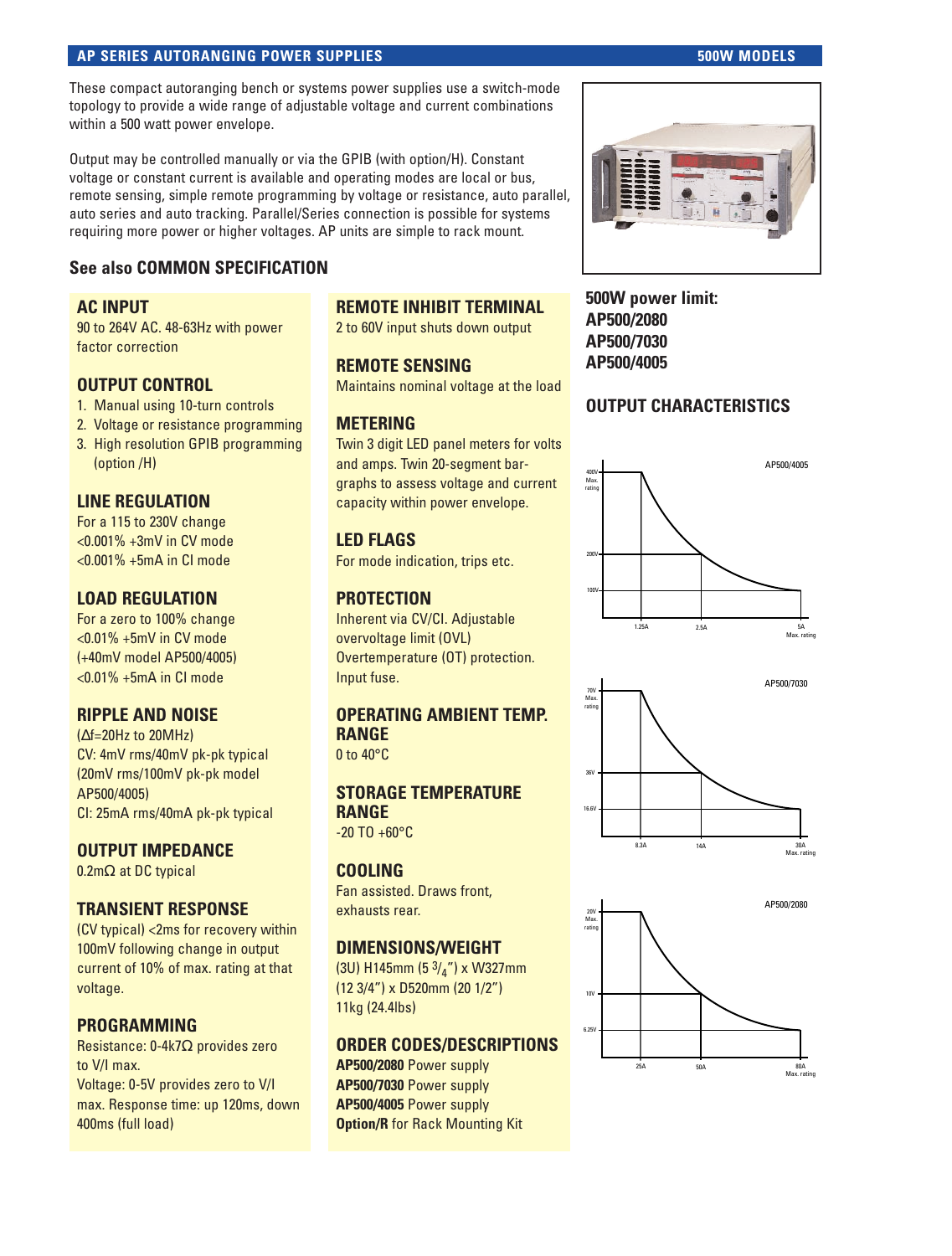#### **AP SERIES AUTORANGING POWER SUPPLIES 1kW MODELS** 1kW MODELS

#### These compact autoranging bench or systems power supplies use a switch-mode topology to provide a wide range of adjustable voltage and current combinations within a 1 kilowatt power envelope.

Output may be controlled manually or via the GPIB (with option/H). Constant voltage or constant current is available and operating modes are local or bus, remote sensing, simple remote programming by voltage or resistance, auto parallel, auto series and auto tracking. Parallel/Series connection is possible for systems requiring more power or higher voltages. AP units are simple to rack mount.

# **See also COMMON SPECIFICATION**

#### **AC INPUT**

230V +/-14% or 115V +/-14% selectable. 48-63Hz.

# **OUTPUT CONTROL**

- 1. Manual using 10-turn controls
- 2. Voltage or resistance programming
- 3. High resolution GPIB programming (option /H)

# **LINE REGULATION**

For a 10% change <0.01% +3mV in CV mode  $< 0.01\% + 5mA$  in CI mode

# **LOAD REGULATION**

For a zero to 100% change <0.01% +5mV in CV mode  $< 0.01\% + 5mA$  in CI mode

# **RIPPLE AND NOISE**

(∆f=20Hz to 20MHz) CV: 4mV rms/40mV pk-pk typical CI: 25mA rms typical

# **OUTPUT IMPEDANCE**

0.2mΩ at DC typical

# **TRANSIENT RESPONSE**

(CV typical) <2ms for recovery within 100mV following change in output current of 10% max. rating at that voltage.

# **PROGRAMMING**

Resistance: 0-4k7Ω provides zero to V/I max. Voltage: 0-5V provides zero to V/I max. Response time: up 120ms, down 400ms (full load)

#### **REMOTE INHIBIT TERMINAL**

2 to 60V input shuts down output

# **REMOTE SENSING**

Maintains nominal at the voltage load.

#### **METERING**

Twin 3 digit LED panel meters for volts and amps. Twin 20 segment bargraphs to assess voltage and current capacity within power envelope.

# **LED FLAGS**

For mode indication, trips etc.

# **PROTECTION**

Inherent via CV/CI. Adjustable overvoltage limit (OVL) Overtemperature (OT) protection. Input fuse.

# **OPERATING AMBIENT TEMP. RANGE**

0 To 40°C

# **STORAGE TEMPERATURE RANGE**

 $-20$  to  $+60^{\circ}$ C

# **COOLING**

Fan assisted. Draws front, exhausts rear.

# **DIMENSIONS/WEIGHT**

(3U) H145mm (5 $3/4$ ") x W435mm (17") x D520mm (20 1/2") 16kg (35.2lbs)

# **ORDER CODES/DESCRIPTIONS**

**AP3080** AP30-80 Power supply **AP6050** AP60-50 Power supply **AP10030** AP100-30 Power supply **Option/R** for Rack Mounting Kit **Option/H** for GPIB



**1kW power limit: AP30-80 0-30V/0-80A AP60-50 0-60V/0-50A AP100-30 0-100V/O-30A**

# **OUTPUT CHARACTERISTICS**





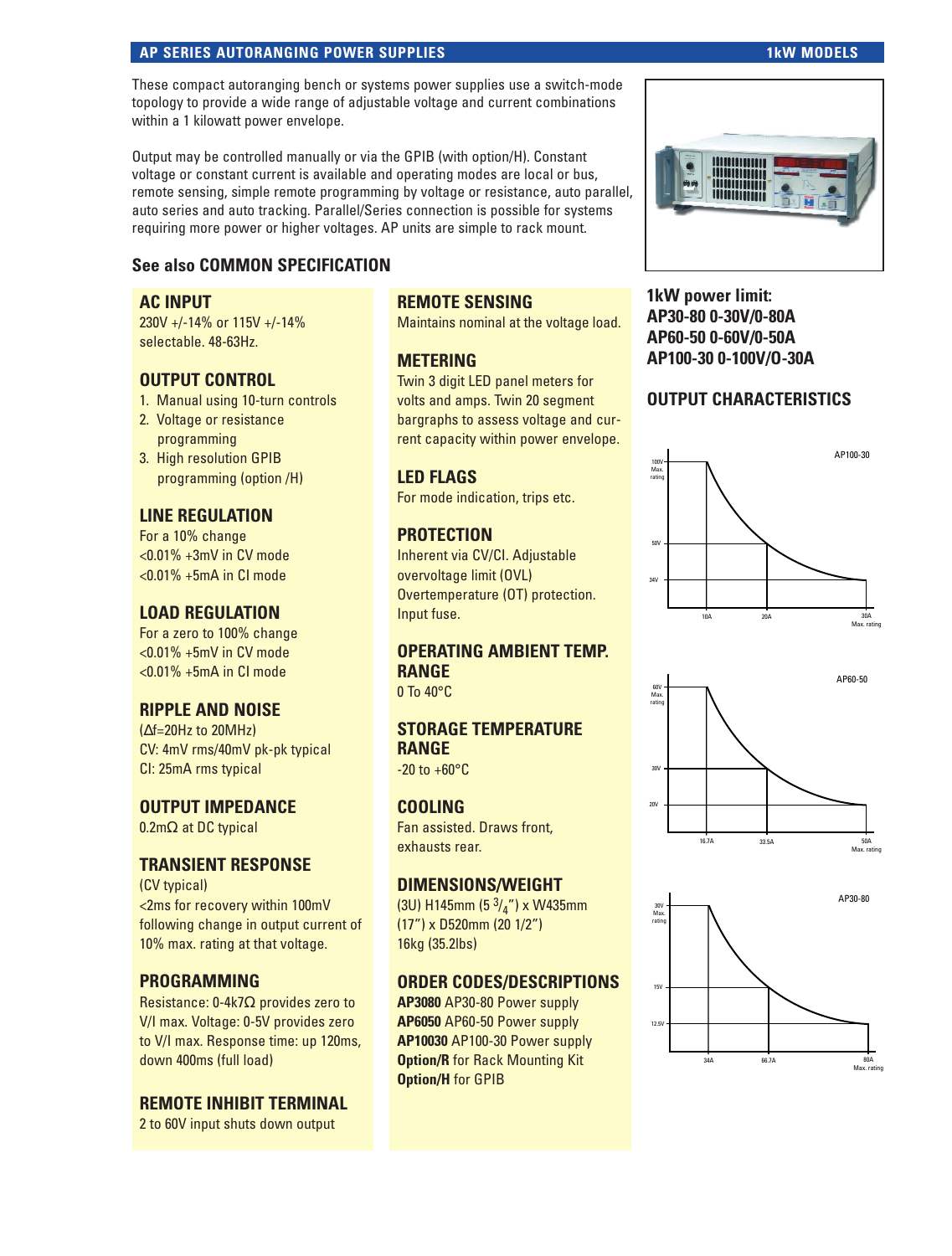#### **AP SERIES AUTORANGING POWER SUPPLIES 3kW MODELS**

These compact autoranging bench or systems power supplies use a switch-mode topology to provide a wide range of adjustable voltage and current combinations within a 3 kilowatt power envelope.

Output may be controlled manually or via the GPIB (with option/H). Constant voltage or constant current is available and operating modes are local or bus, remote sensing, simple remote programming by voltage or resistance, auto parallel, auto series and auto tracking. Parallel/Series connection is possible for systems requiring more power or higher voltages. AP units are simple to rack mount.

# **See also COMMON SPECIFICATION**

#### **AC INPUT**

230V +/-14%. 48-63Hz. with power factor correction. 115V versions not available. Max rms input current 20A.

#### **OUTPUT CONTROL**

- 1. Manual using 10-turn controls
- 2. Voltage or resistance programming
- 3. High resolution GPIB programming (option /H)

# **LINE REGULATION**

For a 10% change <0.01% +3mV in CV mode <0.01% + 15mA in CI mode

# **LOAD REGULATION**

For a zero to 100% change <0.01% +5mV in CV mode <0.1% +15mA in CI mode

#### **RIPPLE AND NOISE**

(∆f=20Hz to 20MHz) CV: 4mV rms/40mV pk-pk typical CI: 75mA rms typical

#### **OUTPUT IMPEDANCE**

0.1mΩ at DC typical

# **TRANSIENT RESPONSE**

(CV typical) <2ms for recovery within 100mV following change in output current of 10% of max. rating at that voltage.

#### **PROGRAMMING**

Resistance: 0-4k7Ω provides zero to V/I max. Voltage: 0-5V provides zero to V/I max. Response time: up 120ms, down 400ms (full load)

# **REMOTE INHIBIT TERMINAL**

2 to 60V input shuts down output

# **REMOTE SENSING**

Maintains nominal voltage at the load

#### **METERING**

Twin 3 digit LED panel meters for volts and amps. Twin 20-segment bargraphs to assess voltage and current capacity within power envelope.

# **LED FLAGS**

For mode indication, trips etc.

# **PROTECTION**

Inherent via CV/CI. Adjustable overvoltage limit (OVL) Overtemperature (OT) protection. Input fuse.

#### **OPERATING AMBIENT TEMP. RANGE**

0 to 40°C

#### **STORAGE TEMPERATURE RANGE**

 $-20$  to  $+60^{\circ}$ C

#### **COOLING**

Fan assisted. Draws front, exhausts rear.

# **DIMENSIONS/WEIGHT**

(4U) H177mm (7 $3/4$ ") x W435mm (17") x D673mm (26 1/2") 23kg (50.6lbs).

#### **ORDER CODES/DESCRIPTIONS**

**AP30250A** AP30-250 Power supply **AP60150** AP60-150 Power supply **AP10090** AP100-90 Power supply **Option/R** for Rack Mounting Kit



**3kW power limit: AP30-250 0-30V/0-250A AP60-150 0-60V/0-150A AP100-90 0-100V/0-90A**

# **OUTPUT CHARACTERISTICS**